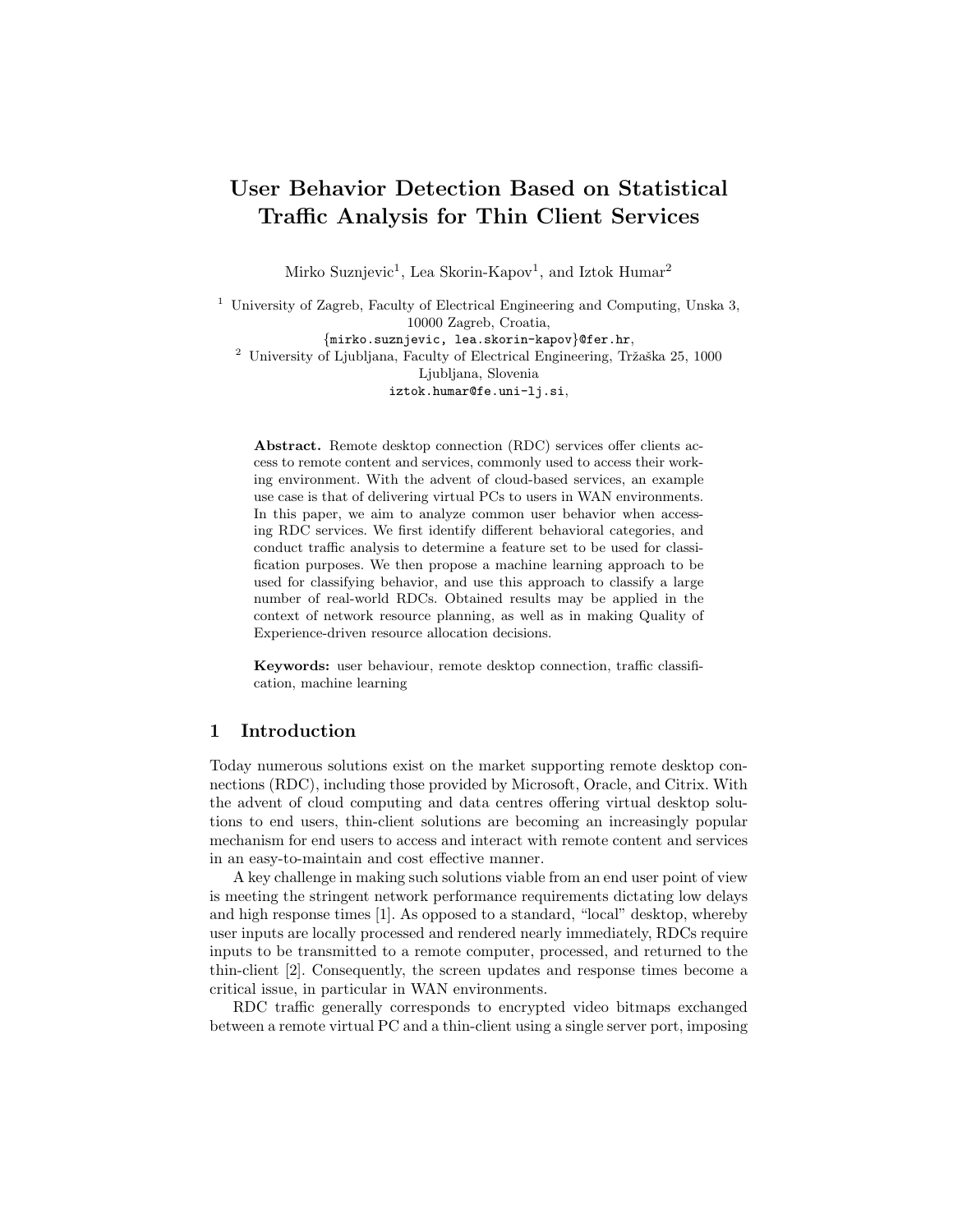challenges in terms of detecting end user tasks and applications that are being remotely run (e.g., a user editing a document, browsing the Web, or viewing audio/video content)[3]. RD protocols (e.g., Microsoft Remote Desktop Protocol, RDP) run over TCP and offer a reliable connection. Different user behaviours while using RDC (in terms of conducted task or application being used) result in different traffic characteristics and different impacts of network performance on user perceived quality [4]. Therefore, a prerequisite in effectively managing the end user Quality of Experience (QoE) is related to determining the user behavior in the context of RDC for the purpose of accurately mapping between QoE and performance indicators (i.e., delay, bandwidth).

In this paper, we focus on detecting user behavior while using RDC based on employing statistical traffic analysis and machine learning. We compare achieved results with those reported in related work [3]. Further, going beyond related work, we apply our proposed approach to real-world RDC traffic traces collected at the University of Ljubljana to study actual user behavior. Knowledge regarding such traffic characteristics may prove beneficial in making QoE estimations and resource planning decisions.

The paper is structured as follows. In section 3 we present a traffic classification algorithm for RDC employing a machine learning approach. In section 4, we use our algorithm to analyze actual user behavior captured in 18.5 GB of real RDC traces. Section 5 presents concluding remarks and future research.

## 2 Related Work

## Traffic classification.

While approaches such as those based on Deep Packet Inspection have been commonly used to identify and classify network traffic [5], a key drawback lies in the fact that traffic may be encrypted, preventing payload analysis. Additional drawbacks include necessary knowledge regarding payload formats, and potential government imposed privacy regulations. Approaches based on statistical traffic analysis present a different approach, whereby relevant traffic features (e.g., packet length and inter-arrival times) are extracted and analysed to identify a particular application. Emmert et al. [6] previously reported on traffic patterns for different types of thin client users when working with popular office applications such as Microsoft Word, Excel, or PowerPoint. A thorough workload characterization and modeling (session arrival process, interarrival times, duration) of RDC traffic was done by Humar *et al.* [7]. The authors further confirmed self-similar characteristics of RDC traffic at packet level in [8].

In the past, Machine Learning (ML) algorithms have also been used for traffic classification purposes  $[9, 10]$ . Dusi *et al.* [3] propose a novel approach to RD application identification based on IP-level statistical traffic analysis and machine learning techniques, their goal being to make QoE estimations targeted towards verifying that Service Level Agreements are met. In their tests, the authors ran several applications over an RDP connection, categorized as audio (e.g., VLC, WMP, skype), video (e.g., Flash video, WMP), and data (e.g., Web browsing,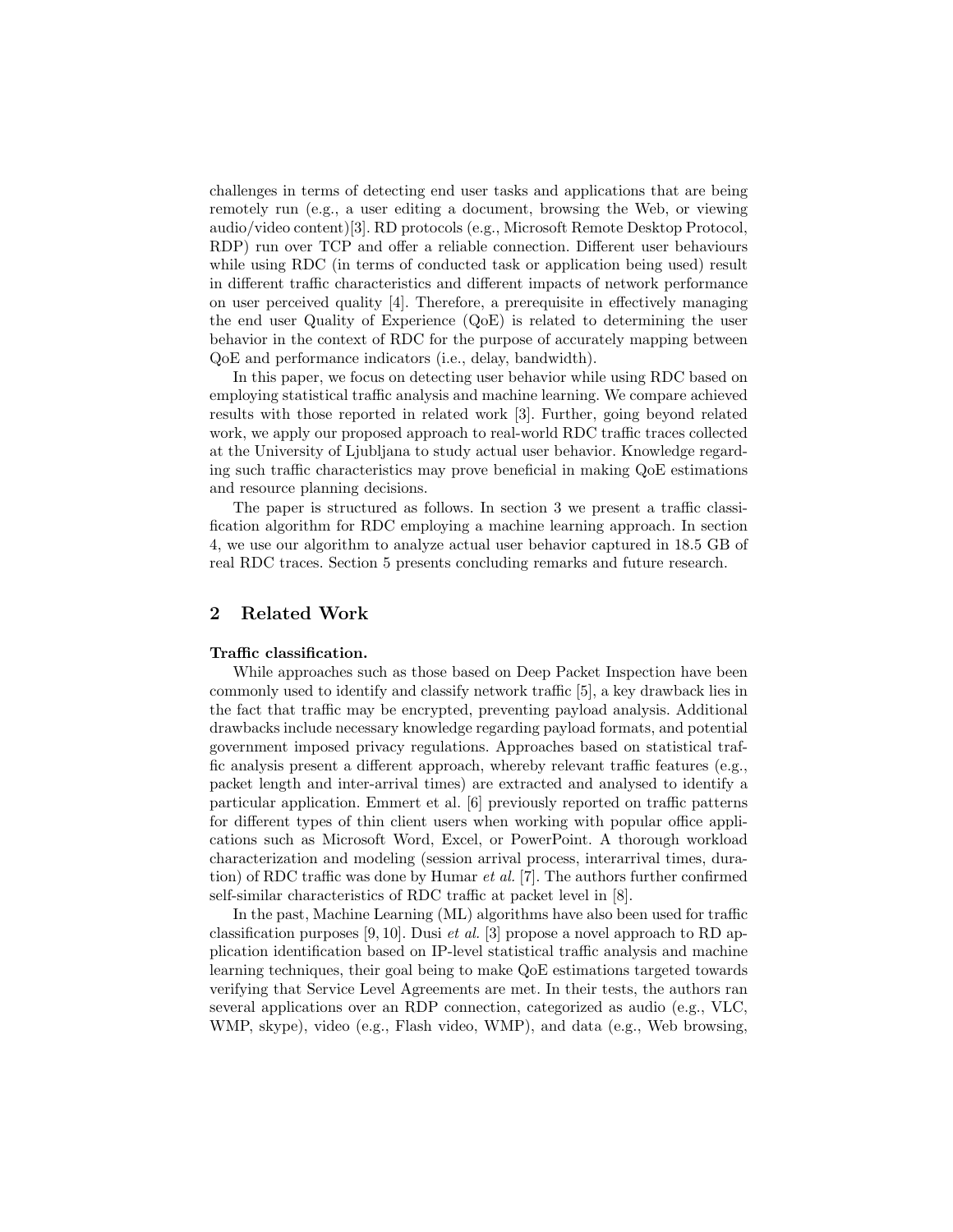Adobe reader). The authors extracted traffic features (bit rate and packet rate at IP and TCP levels, TCP payload length, and number of observed packets) and evaluated different statistical classification techniques in terms of accuracy. Their results show that on-the-fly application identification for thin-client flows can achieve over 90 percent accuracy (when applying Support Vector Machines and Decision Tree algorithms, and considering a window size of 10 s) even when the testing set includes applications for which their classifier was not trained.

## Relation to QoE studies.

Previous research has studied RDC traffic and its relation to user perceived QoE. The user experience on RDC was quantified by Tolia et al. [11] through operation response times on different bandwidths (10 and 100 Mbps) and for different types of office applications (typing, tracking changes, creating slides for presentation and manipulating photos). Staehle et al. [4] studied how different network parameters (packet loss, jitter and delay) influence subjective and objective QoE in a controlled testbed environment. Further, while Dusi et al. proposed a mapping between QoE scores and round trip time (RTT) thresholds for different types of RD applications, a more extensive study addressing the QoE of remote desktop users was conducted by Casas et al. [2]. In a laboratory study involving 52 participants, the authors looked to identify relationships between network performance parameters (i.e., delay, bandwidth) and end user subjective quality scores for four typical remote desktop tasks found in enterprise scenarios: text typing (e.g., email and document editing), screen scrolling (e.g., web browsing), drag and drop of images, and menu browsing (e.g., menu selection). The authors further provide a traffic characterization whereby they constitute that the four aforementioned tasks present nearly identical traffic patterns in the uplink, while in the downlink typing sends much less data than the other three tasks, which share a common packet size behavior. Differences in throughput are linked with different requirements with regards to sending screen updates. Given that RDC traffic uses TCP as a transport protocol, network delay has been found to have the most significant impact on end user QoE.

In this paper, we focus on user behavior prediction for RDC and build on the work reported by Dusi et al. [3]. Given that their results showed that the Decision Tree ML algorithm (tested using the freely available WEKA software [12]) provided very good results in terms of traffic classification accuracy, we have opted to use this algorithm in our study.

# 3 User behavior detection based on machine learning

## 3.1 Methodology

The first step in our work was to train a ML algorithm to classify different types of RDC behavioral activities, to be subsequently used for the analysis of real RDC traffic traces. The behavior labelled traces which were used for training the Decision Tree algorithm were collected at the Department of Telecommu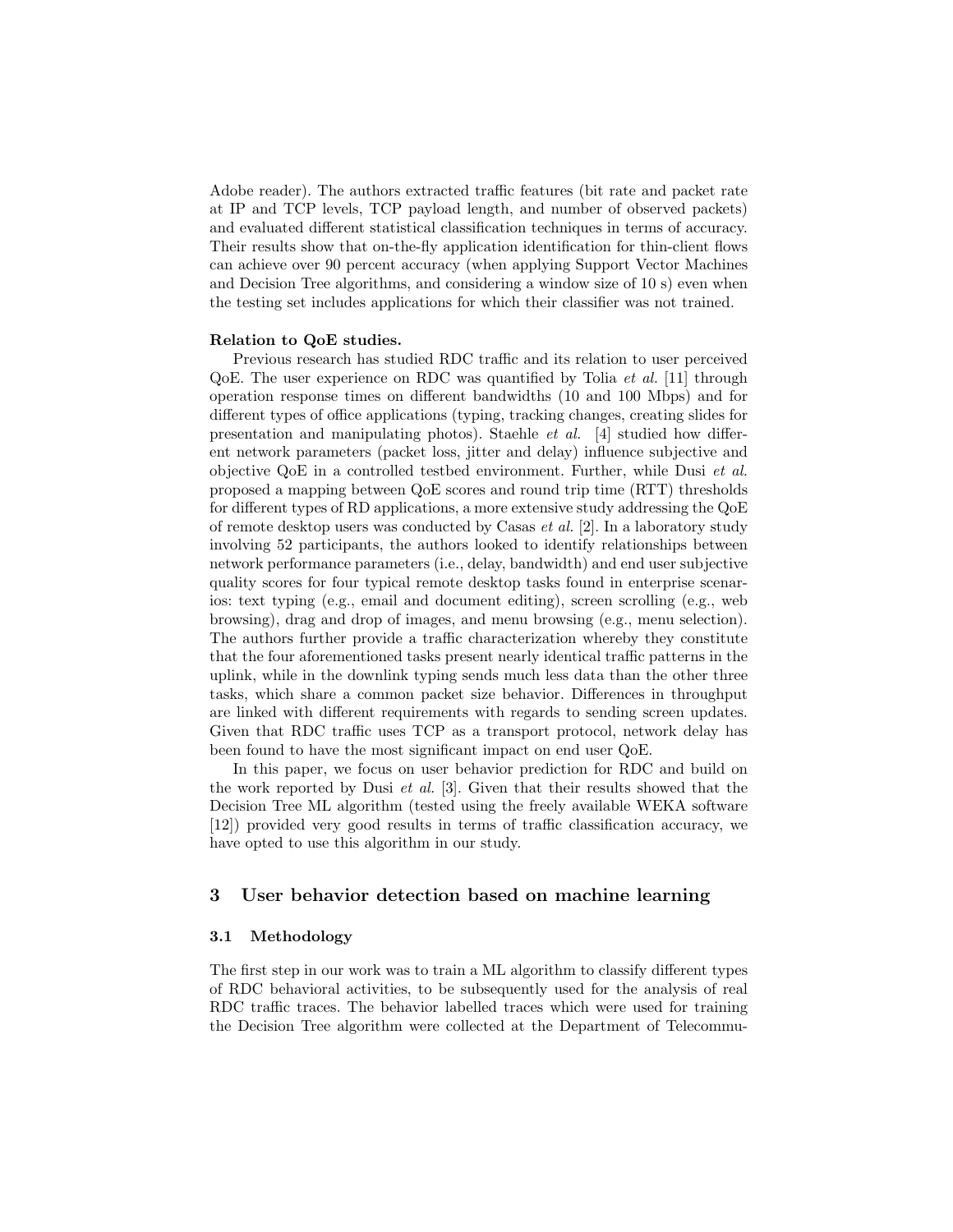nications, Faculty of Electrical Engineering and Computing, University of Zagreb. The capture was performed on Dell Optiplex 390 computer (configuration: i3@3,3 GHz, 4GB RAM, ATI Radeon HD 6450) connected to another Dell Optiplex 390 via a 100 Mbit LAN. The behavior categories we have addressed are as follows:

- idle no actions for 10 seconds, static screen (desktop image);
- document editing editing of a word document (including text writing, picture pasting, text copying etc.);
- browsing searching for accommodation on the www.booking.com web page;
- audio listening to a 128bit/s online radio station from www.radio365.com;
- video watching a 10 minute full-screen movie on www.youtube.com.

The measurements for each of the behavior categories lasted 10 minutes, i.e., during those 10 minutes, only a given action was being performed. We note that previous cited efforts [3, 2] have not considered the category of idle, even though this is commonly observed in RDC traffic. The reason is that previous efforts focused either on identifying certain applications being run over an RDC or studying end user QoE, while our goal is to study overall user behavior exhibited when using RDCs. Following identification of a number of traffic features to be used for classification, we conducted a traffic analysis and specified a decision tree algorithm. We then used our collected traces to train the ML algorithm. Finally, we validated the algorithm using a validation dataset.

#### 3.2 Traffic feature extraction

Features are attributes of flows calculated over multiple packets, used to train a ML classifier in associating sets of features with given application types [9]. Behavior labelled traces were processed such that for an epoch (time window) of 10 seconds, six features were extracted:

- up-link packet number;
- up-link average packet size;
- up-link average bandwidth usage;
- down-link packet number;
- down-link average packet size;
- down-link average bandwidth usage;

By up-link we refer to packets originating from the RDC client, while *down*link refers to packets originating from the RDC server. The reason for choosing an epoch of 10 seconds is due to the fact that previous research has shown this approach as providing good results in terms of accuracy [3]. Traffic features were extracted from the network traffic traces using a custom built Java-based parser.

## 3.3 Machine learning approach

Following traffic capture, we analyzed the traces to determine different traffic patterns for the identified behavioral categories. With regards to the traffic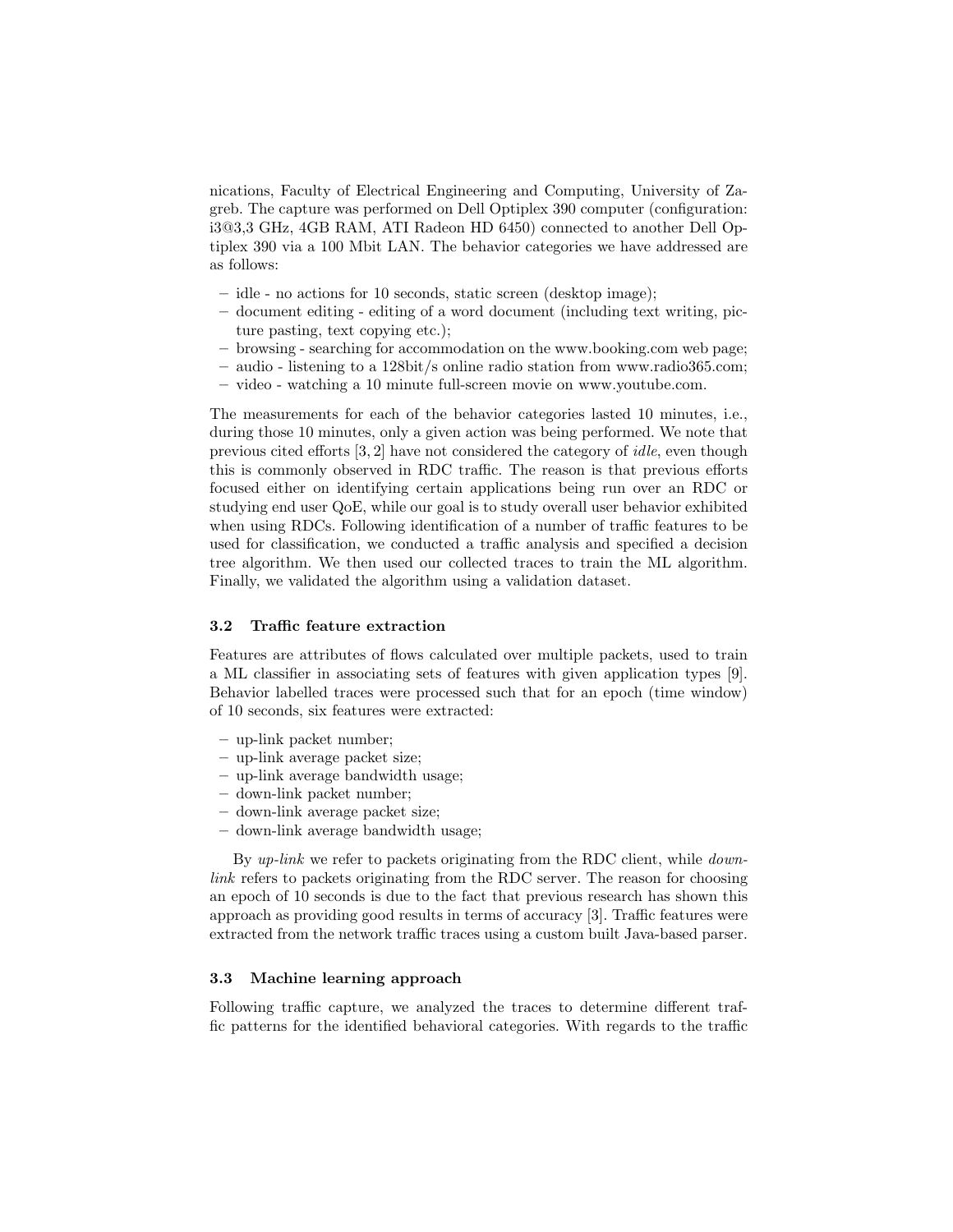characteristics, we note that the most distinguishing feature was found to be the number of down-link packets. Figure 1 portrays CDFs for packet size in both uplink and downlink directions, as well as CDFs for bandwidth usage across the different behavioral categories. In the case of traffic corresponding to the client being idle, only keep-alive packets were sent from server to client. As a result, we subsequently classified all traffic with  $\langle 5 \rangle$  packet/s as idle. Video clearly represented the most resource demanding traffic, with average bit rates over 7 MBit/s. We once again note that we used full-screen video. Such high resource demands resulted in poor video quality in terms of image freezes and jerkiness, linked also to the fact that TCP usage is not optimized for real-time media. Browsing and editing exhibited highly variable traffic characteristics, with browsing resulting in higher down-link bandwidth utilization. Nevertheless, we presume that this is highly dependent on the end user interaction behavior resulting in screen updates. With regards to audio, we used a 128-bit radio channel and a static screen, i.e., there was no need for screen updates. We further note that all behavioral categories exhibit similar up-link characteristics (mostly composed of ACK packets), as also reported by Casas et al [2]. In the case of video, the higher bandwidth usage is due to the large number of ACKs being transmitted.



Fig. 1. Traffic analysis of RDC traces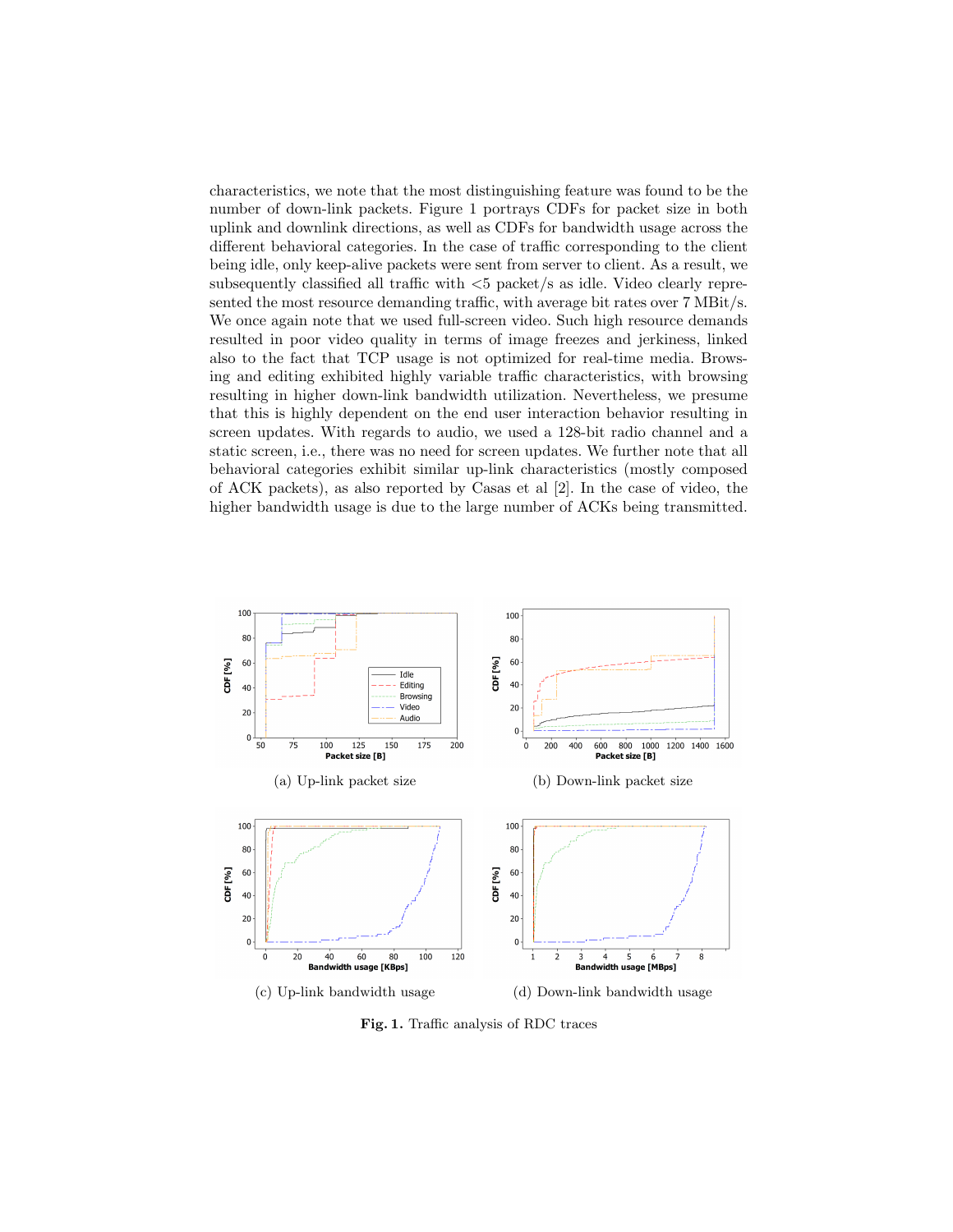Having statistically analyzed captured traffic, we used the freely available WEKA Java library (developed at the University of Waikato, New Zealand) [12]. While the WEKA software contains a large collection of tools for data processing, machine learning, and data analysis, we focused on support for implementation of the Decision Tree algorithm (noted in WEKA as J.48). The algorithm we specified in our study is portrayed in Figure 2, relying on the identified feature set for classification purposes. During the training phase, the algorithm uses extracted features from the traffic samples to build the mapping functions from the samples to the behavior category  $\frac{1}{1}$ . We used the approach proposed in [3] to split the samples into fixed time epochs (i.e., time windows) of 10 s and extract the features for each epoch. However, while in [3] the authors use only down-link traffic for algorithm training, we incorporate also up-link samples.



Fig. 2. A view of the Decision Tree algorithm used for traffic classification

Having completed the training phase, we generated an annotated dataset with the addressed behavioral categories for validation purposes. The accuracy in terms of correct classification (in terms of epochs) was found to be 78%,

<sup>&</sup>lt;sup>1</sup> Interested readers may contact the authors for access to the data samples used for training purposes.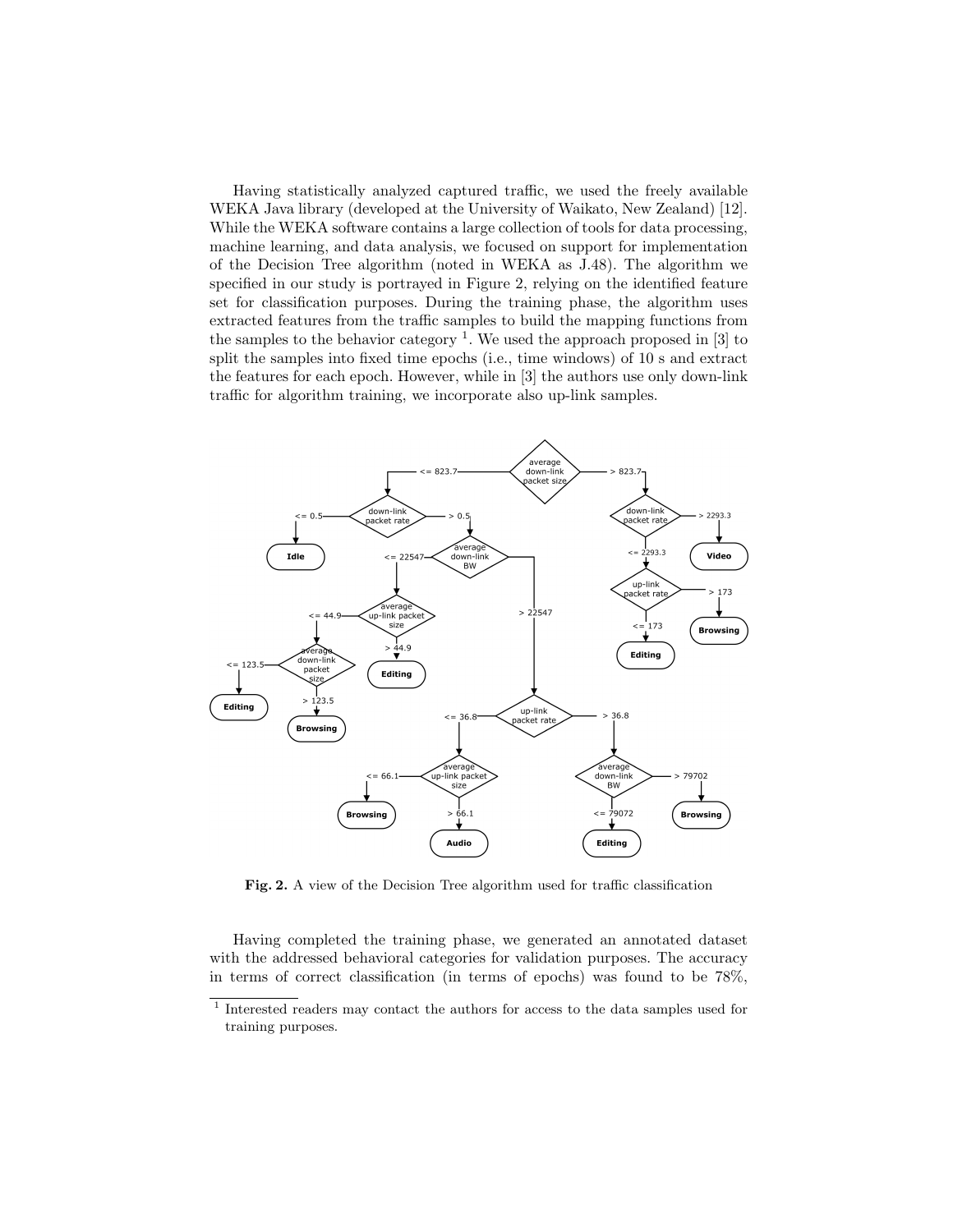while the accuracy in terms of correctly classified bytes was found to be 89.7%. While this is somewhat lower than the accuracy reported by [3], we note that this may be attributable to the fact that we consider document editing and web browsing as different categories, whereas the cited authors considered a general "data" category (including web browsing, Adobe Reader, and Microsoft Powerpoint). Furthermore, the authors do not consider idle periods in their traffic classification. Finally, while the authors considered only down-link traffic, they used an extended feature set for classification purposes as compared to our set.

# 4 Analysis of real RDC traces

Following training and validation of the machine learning algorithm, we apply the algorithm to real RDC traces to study actual user behavior in a real world scenario (outside of a laboratory environment). To obtain empirical traffic traces, we collected packet-level traces on a 100 Mbit/s Ethernet link that connects the Faculty of Electrical Engineering, University of Ljubljana (FE) to the external Internet, as shown in Figure 3. The traces were collected from Sept.  $24^{th}$ -Nov.  $16<sup>th</sup>$  2012. We used a traffic capturing system on a personal computer running Linux OS and with a DAG network interface card. The traces were collected, filtered and stored in .cap format. We focused on the most frequently used RDC traffic, Microsoft Remote Desktop Protocol, which was recognized by transport layer (TCP) port numbers, configured to 3389 by default. To manage long traces, the individual files were limited to 0.5 GB. The traces contain RDC flows generated by students and staff of the Laboratory of Telecommunications, FE. The measurement procedure resulted in a total of 37 traffic traces which comprised 18.5 GB of RDC traffic. Each trace consisted of multiple RDCs and corresponding flows. A total of 1364 sessions were established when summarized across all traces (excluding sessions with a session length less than 10 s).



Fig. 3. Testbed environment for collecting RDC traces at FE, Ljubljana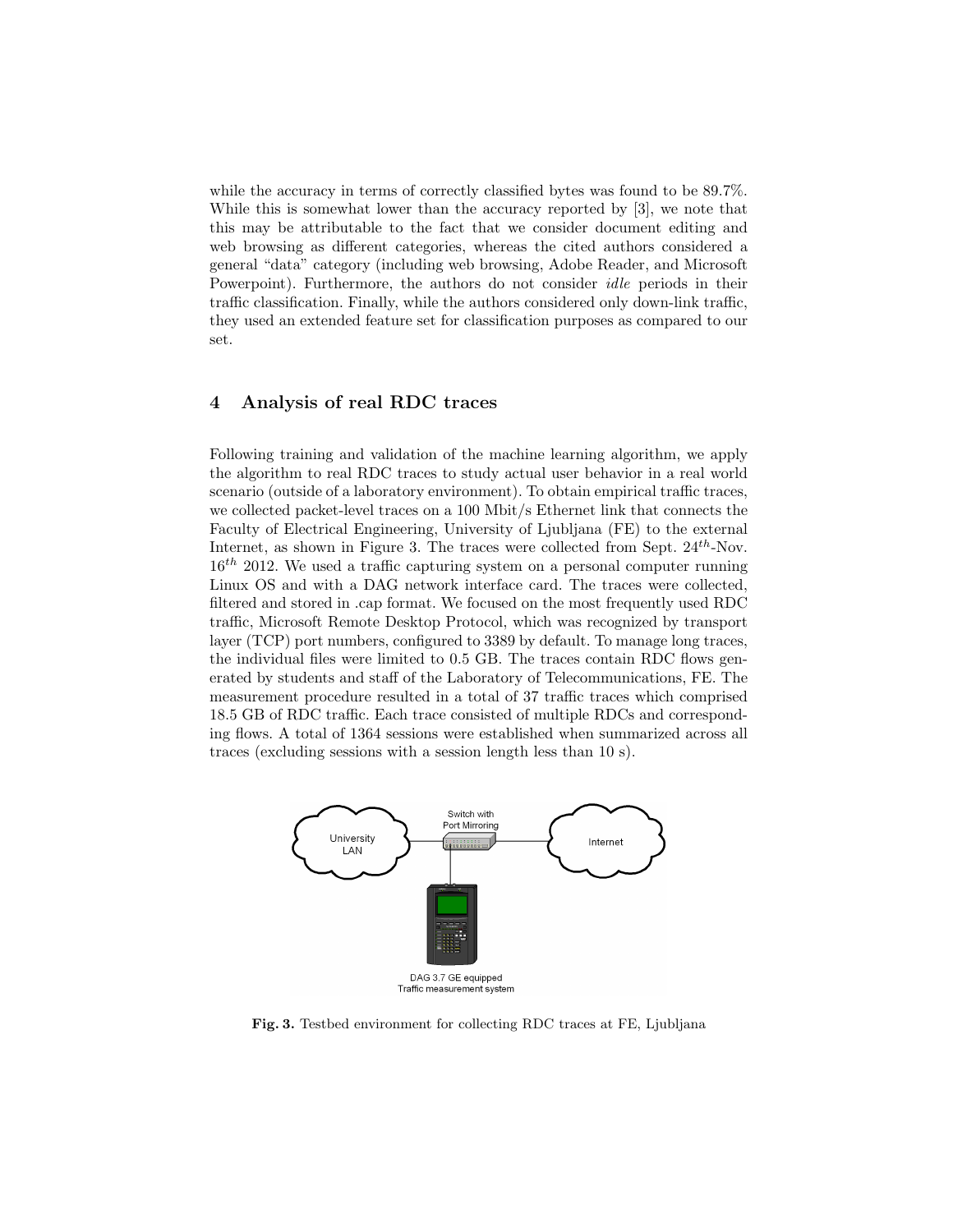Figure 4 shows the CDF for the different session lengths that were collected in the traces. Results show that while the majority of sessions were of short length, there is a significant portion of longer sessions, some lasting up to multiple days. This is indicative of the fact that users established RDCs and left them open for extended periods of time, even though the connections were for the most part idle.

Figure 5 summarizes the duration of total time that users spent engaged in the given behaviors across all considered traffic traces. Results clearly show that for the majority of time  $(92.91\%)$ , the RDC was idle, indicating that no end user activity was detected. Document editing (6.14 %) proved to be the most common activity, with small percentages of time spent browsing (0.89  $\%$ ) and listening to audio (0.06 %). Throughout the entire collection of traces, there was no detection of behavior indicating that end users were running video applications. This supports the assumption that the users involved in this study generally did not watch video content via a remote desktop connection, most likely due to both the nature of the tasks that users perform when using RDC, and also due to poor video quality resulting from network delays. While delay is not a determining issue in LAN scenarios, the use of RDC services in WAN scenarios clearly leads to the increased impact of RTT.



Fig. 4. CDF portraying session lengths for collected traces

# 5 Conclusions and future work

The conducted study has served to provide insight into the actual behavior users engage in when using thin client services. The applicability of such results can be considered in the context of efficient planning and allocation of resources in a cloud environment, whereby passive monitoring of network traffic can be used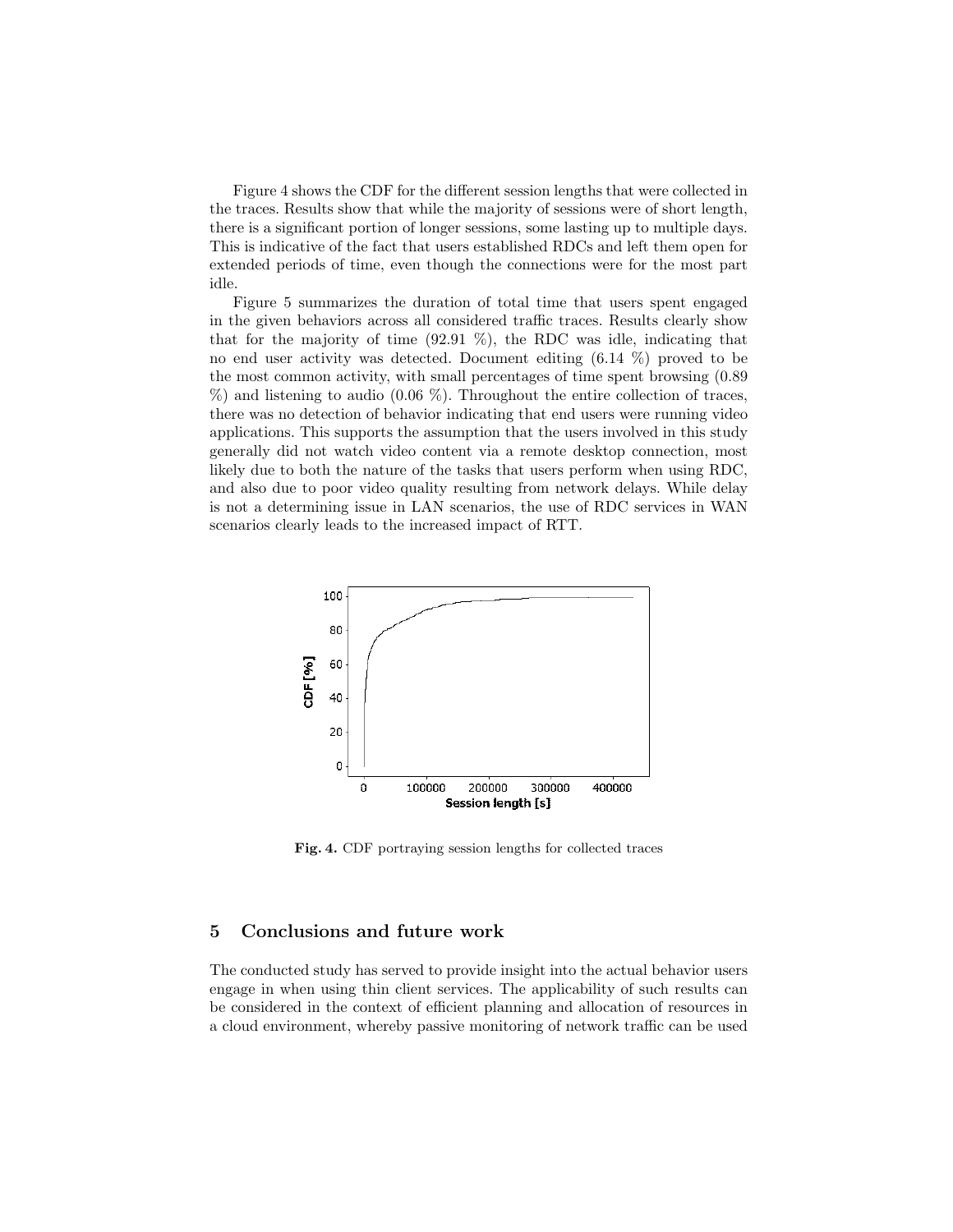

Fig. 5. Total time users spent engaged in a given behavioral category (logarithmic scale)

to determine user behavior and make estimations with regards to network resource requirements. Further, by relying on studies that have explored QoE for RDC services [4, 2, 3], behavior detection can be used together with utility functions modeling QoE as a function of network delay and bandwidth for different types of remote desktop services to make QoE estimations. An example of recent work focused on exploiting RDC application identification using statistical mechanisms for the purpose of QoE-driven scheduling is discussed in [13].

In our work, we have employed a machine learning approach to study user behavior, with actual traces collected in an academic setting. Future work will focus on improving our classification accuracy, and further analyzing additional real world scenarios, such as those focused on use of thin client services in an enterprise/business setting.

Acknowledgements. This work was partially supported by the Ministry of Science, Education and Sports of the Republic of Croatia and the Ministry of Higher Education and Technology of the Republic of Slovenia under the joint Croatia-Slovenia Cooperation in Science and Technology Project "Services and Applications in the Future Internet: Ensuring Quality and Energy Efficiency".

# References

- 1. Lai, A.M., Nieh, J.: On the Performance of Wide-Area Thin-Client Computing. ACM Transactions on Computer Systems (TOCS) 24(2) (2006) 175–209
- 2. Casas, P., Seufert, M., Egger, S., Schatz, R.: Quality of Experience in Remote Virtual Desktop Services. In: 2013 IFIP/IEEE International Symposium on Integrated Network Management (IM 2013), IEEE (2013) 1352–1357
- 3. Dusi, M., Napolitano, S., Niccolini, S., Longo, S.: A Closer Look at Thin-Client Connections: Statistical Application Identification for QoE Detection. IEEE Communications Magazine 50(11) (2012) 195–202